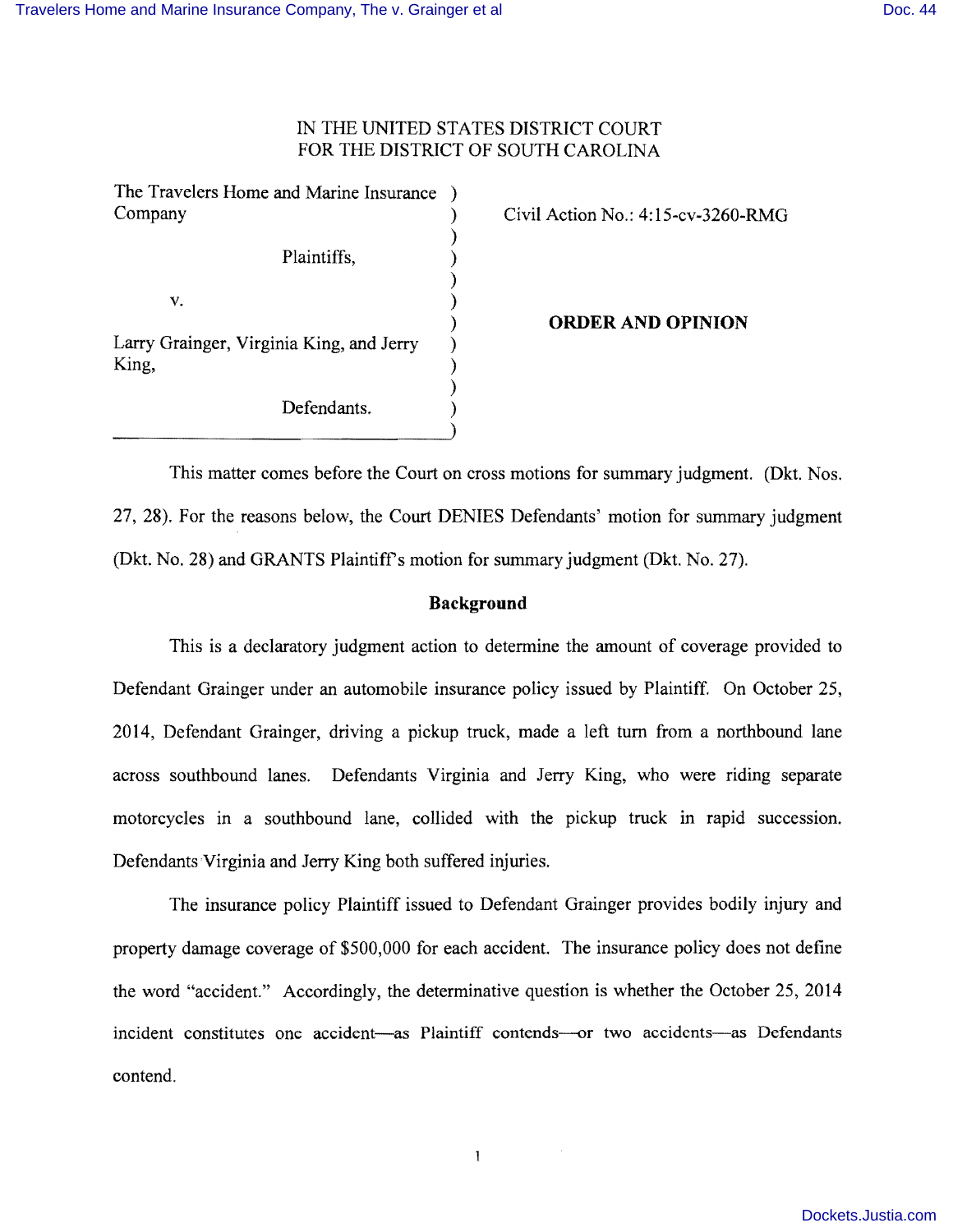### **Legal Standard**

Summary judgment is appropriate if a party "shows that there is no genuine dispute as to any material fact" and that the movant is entitled to judgment as a matter of law. Fed. R. Civ. P. 56(a). In other words, summary judgment should be granted "only when it is clear that there is no dispute concerning either the facts of the controversy or the inferences to be drawn from those facts." *Pulliam Inv. Co.* v. *Cameo Props.,* 810 F.2d 1282, 1286 (4th Cir. 1987). "In determining whether a genuine issue has been raised, the court must construe all inferences and ambiguities in favor of the nonmoving party." *HealthSouth Rehab. Hosp.* v. *Am. Nat* 'I *Red Cross,* 101 F.3d 1005, 1008 (4th Cir. 1996). The party seeking summary judgment shoulders the initial burden of demonstrating to the court that there is no genuine issue of material fact. *Celotex Corp.* v. *Catrett,* 477 U.S. 317,323 (1986).

Once the moving party has made this threshold demonstration, the non-moving party, to survive the motion for summary judgment, may not rest on the allegations averred in his pleadings. *Id* at 324. Rather, the non-moving party must demonstrate that specific, material facts exist that give rise to a genuine issue. *Id.* Under this standard, "[c]onclusory or speculative allegations do not suffice, nor does a 'mere scintilla of evidence'" in support of the non-moving party's case. *Thompson* v. *Potomac Elec. Power Co.,* 312 F.3d 645,649 (4th Cir. 2002) (quoting *Phillips* v. *CSXTransp., Inc.,* 190 F.3d 285, 287 (4th Cir. 1999)).

#### **Discussion**

"An insurance policy is a contract between the insured and the insurance company, and the terms of the policy are to be construed according to contract law." *Auto Owners Ins. Co. v. Rollison,* 378 S.C. 600, 606 (S.C. 2008). "The court must construe ambiguous terms in an insurance policy liberally in favor of the insured and strictly against the insurer. In cases where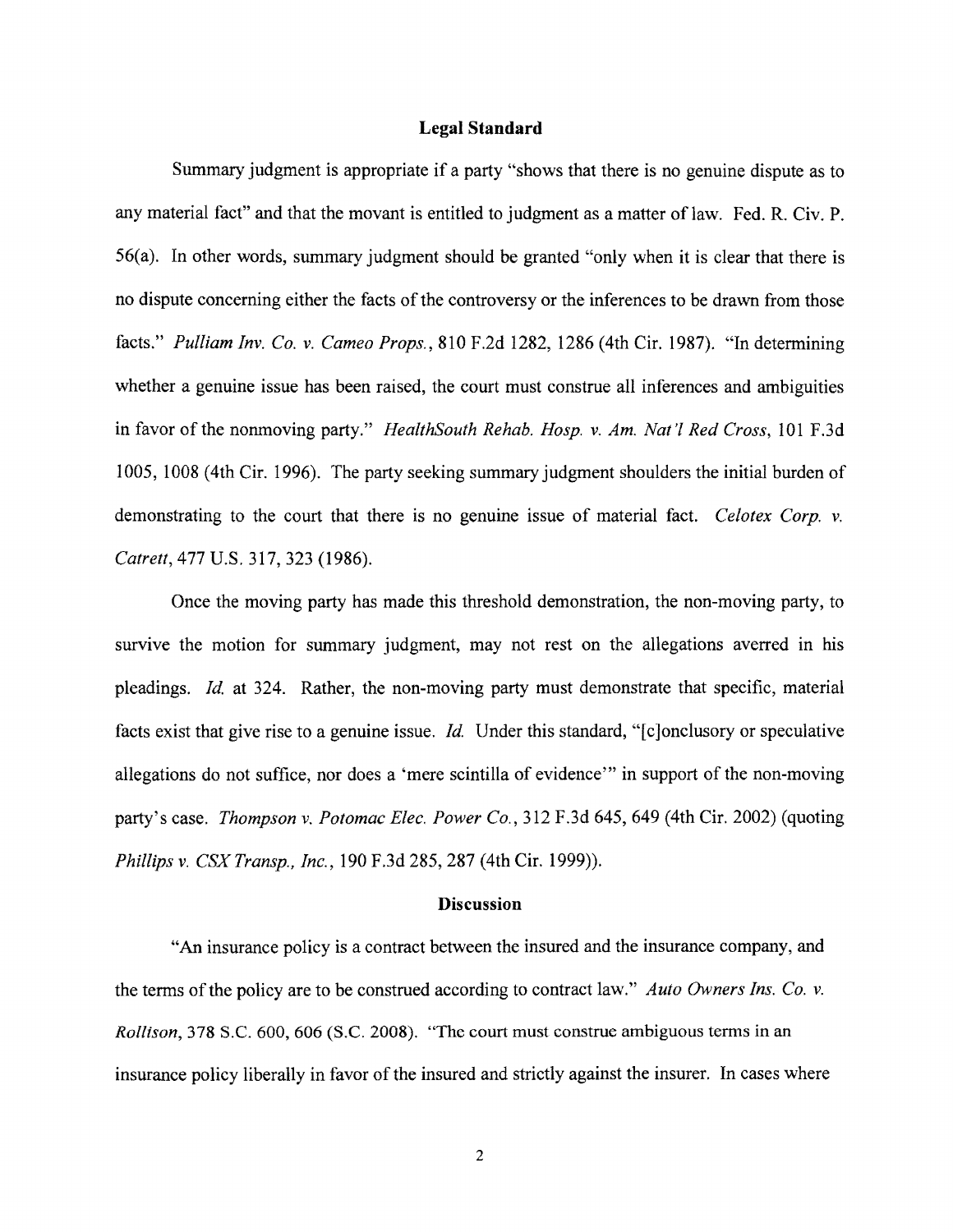there is no ambiguity, contracts of insurance, like other contracts, must be construed according to the terms which the parties have used, to be taken and understood in their plain, ordinary and popular sense." *Precision Walls, Inc.* v. *Liberty Mut. Fire Ins. Co.,* 763 S.E.2d 598,602 (S.C. Ct. App. 2014) (internal citations and quotation marks omitted).

The fact that a word is not defined does not render it ambiguous. Indeed, "[i]f policy language was rendered ambiguous simply because it was not defined, insurance policies would need to contain definitions for every word in order to avoid ambiguity, a requirement which would be absurd. ... We use words because they have commonly accepted meanings, and it is only when they are subject to more than one meaning as used in a particular policy that they may become ambiguous." *Bardsley* v. *Gov 't Employees Ins. Co.,* 747 S.E.2d 436,440 (S.C. 2013) "The court cannot torture the meaning of policy language to extend coverage not intended by the parties." s.c. *Farm Bureau Mut. Ins. Co.* v. *Dawsey,* 638 S.E.2d 103, 105 (S.C. Ct. App. 2006)

Defendants contend that each collision constitutes a separate accident, while Plaintiff contends that the October 25,2014 incident amounts to a single accident. The Court will first examine the relevant insurance policy provision, then, because the South Carolina appellate courts have not yet addressed this issue directly, tum to how it has been interpreted in other jurisdictions.

Although the insurance policy does not define the term "accident," the policy does state that the insurer's liability is limited "regardless of the number of ... [v]ehicles involved in the auto accident." (Dkt. No. 27-4 at 33-34). This language clearly contemplates single accidents involving multiple vehicles; otherwise, the clause would have little-to-no meaning. *Stevens Aviation, Inc.* v. *DynCorp Int'l LLC,* 407 S.C. 407, 417, 756 S.E.2d 148, 153 (2014) ("Additionally, an interpretation that gives meaning to all parts of the contract is preferable to

3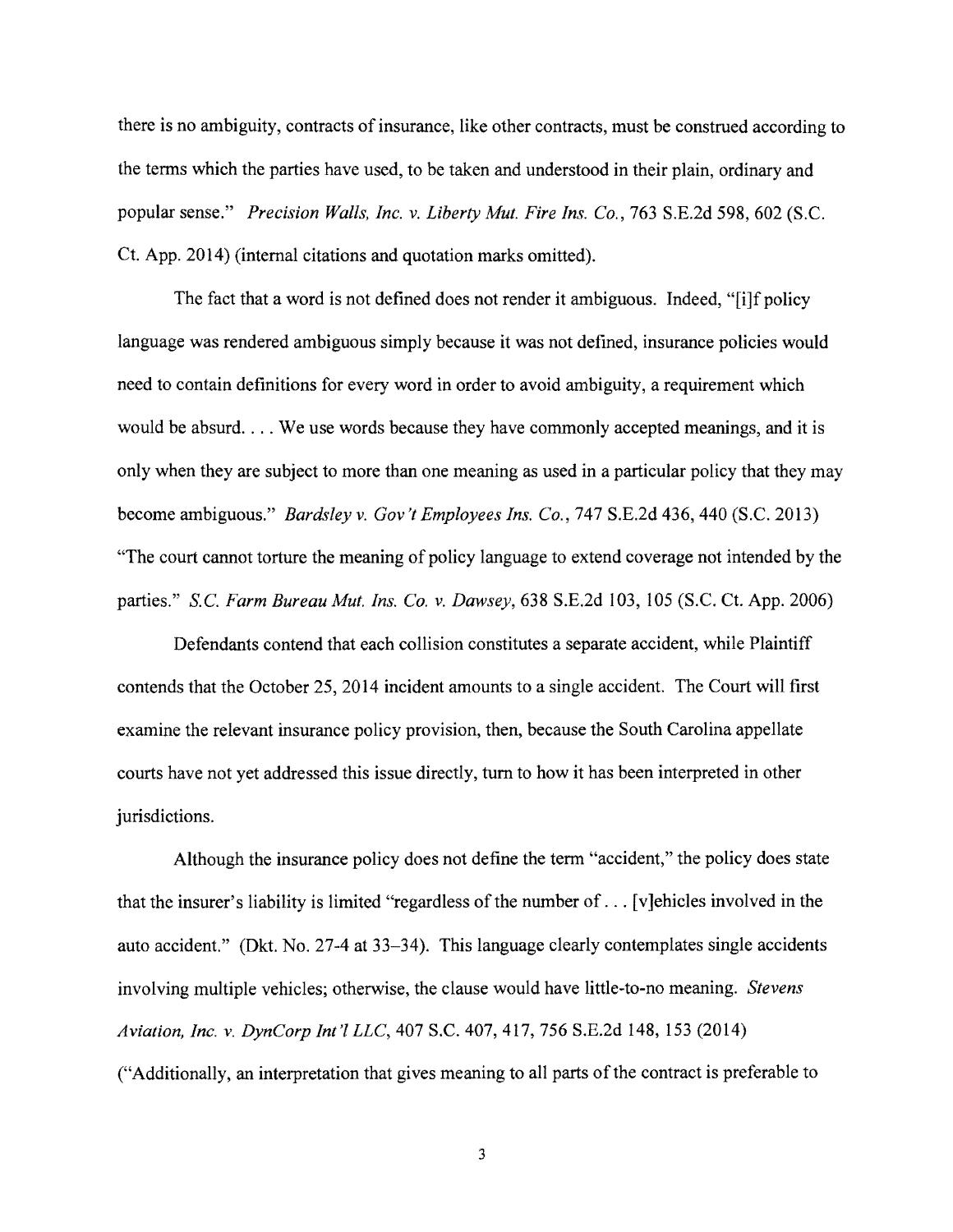one which renders provisions in the contract meaningless or superfluous." (internal quotation marks omitted)).

Moreover, in light of the fact that the South Carolina Supreme Court has previously characterized a multiple collision incident as a single accident, *see Chester* v. S. C. *Dep't ofPub. Safety*, 698 S.E.2d 559, 560 (S.C. 2010) (per curiam) (discussing "multiple vehicle accident caused when heavy smoke from a fire allegedly obstructed visibility on Interstate 95"), the Court finds that the October 25,2014 incident would be commonly described as a "multi-vehicle accident."

Finally, the language here appears to be standard policy language that has been interpreted in other jurisdictions. Courts in other jurisdictions commonly determine the number of accidents by analyzing the negligence of the insured. Where there is "one proximate, uninterrupted, and continuing cause which resulted in all of the injuries and damage," there is only one accident, regardless of the number of vehicles involved. *State Auto Prop. & Cas. Co. v. Matty,* 690 S.E.2d 614, 617 (Ga. 2010) (internal quotation marks omitted) (quoting *Appalachian Ins. Co. v. Liberty Mut. Ins. Co.,* 676 F.2d 56, 61 (3d Cir. 1982). Courts in several jurisdictions have consistently "found a single accident when the same negligence of the insured caused two collisions in rapid succession and the policy contained the language limiting liability 'regardless of the number of ... [vJehicles involved in the accident. '" *See Just* v. *Farmers Auto. Ins. Ass 'n,*  877 N.W.2d 467,472 (Iowa 2016) (collecting cases). Accordingly, the Court concludes that the October 25,2014 incident is a single accident.